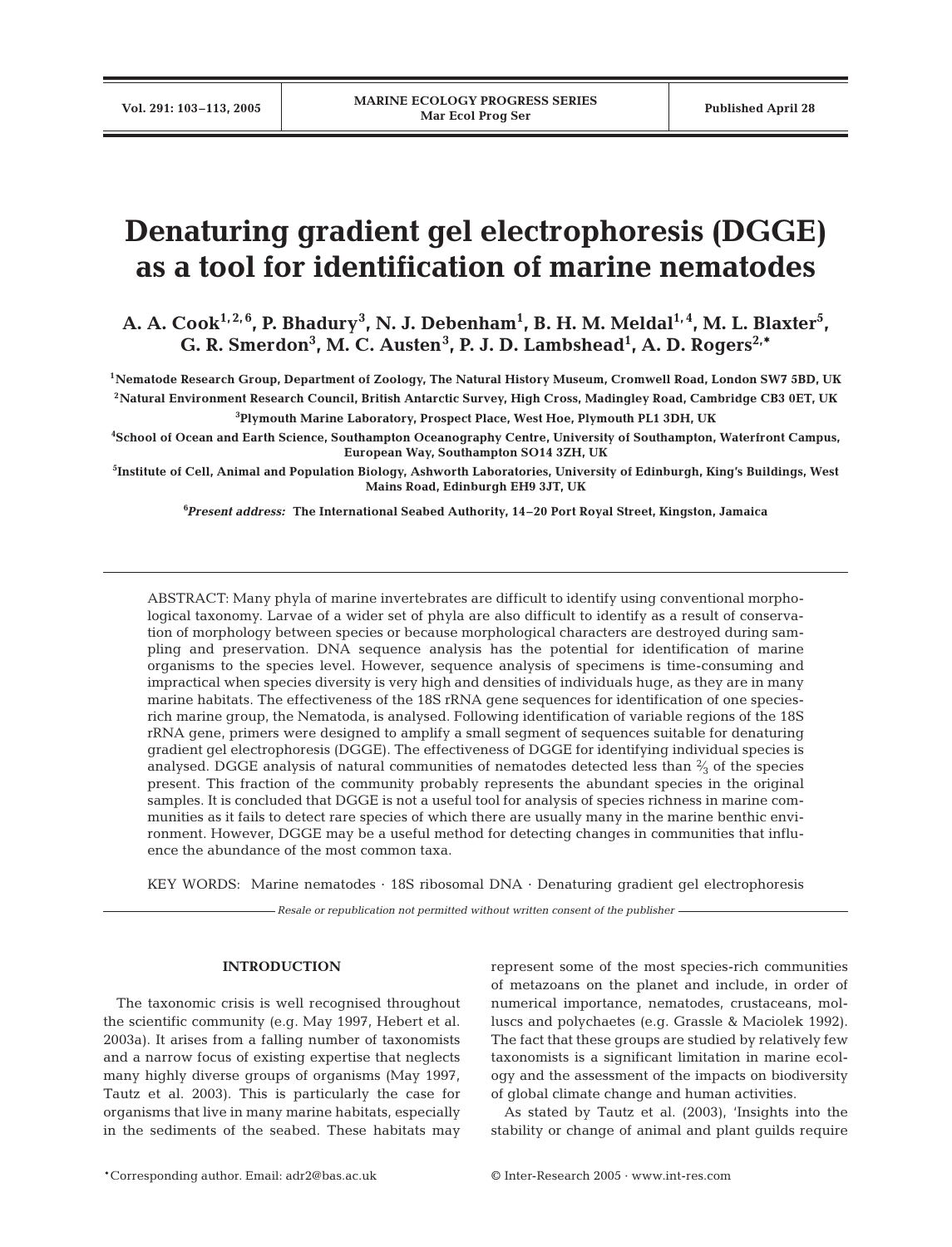species identification on a broad scale.' Such broadscale species identification for any sample of marine sediment requires a huge effort on the part of several taxonomic experts to sort and identify individual specimens. The time, effort and costs of doing this for routine biomonitoring associated with specific impact assessments, or longer-term environmental studies, are multiplied by the number of samples. However, the problems associated with such studies cannot merely be reduced to practical considerations of scale. Morphological identification of marine species, belonging to the most speciose groups, is problematic through subjectivity of opinion of individual taxonomists, differences in the skills of taxonomists (compare specialist museum taxonomists with non-specialist parataxonomists) and problems of nomenclature and the existence of cryptic species. Synonyms, for example, are thought to over-inflate estimates of species diversity by 20% (May 1997) and sibling species have been commonly found across numerous marine taxa in all habitats (Knowlton 1993). Such problems become particularly intractable when samples from different geographic localities are compared, especially on regional, oceanic or global scales.

The adoption of DNA-based technologies offers one route to increase the speed and cost-effectiveness of species identification for ecological surveys or biomonitoring. This approach is based on the use of DNA sequences as 'barcodes' for species (Floyd et al. 2002, Hebert et al. 2003a). The first step in this process is the identification of regions of the genome that offer sufficient variation to resolve closely related species as well as higher taxa (e.g. Tautz et al. 2003). Such approaches require considerable effort in pilot studies that 'calibrate' sequence information by comparing the genetic distances expected between known species and higher taxa. The efficacy of mitochondrial genes as molecular barcodes for species identification has been explored recently (Hebert et al. 2003a,b). However, mitochondrial DNA can be subject to a number of problems. These include mitochondrial transfer between species, transposing of mitochondrial genes to the nucleus (Tautz et al. 2003), slow rates of mitochondrial evolution leading to low divergences in sequences between species (e.g. Cnidaria; France & Hoover 2002, Hebert et al. 2003b) and differing arrangements of the mitochondrial genome in different taxa that prevent 'universal' primers from amplifying target regions (e.g. nematodes; Okimoto et al. 1991, 1992, Blouin 1998, Keddie et al. 1998, Lavrov & Brown 2001). Nuclear genes may provide an alternative or companion to mitochondrial barcode sequences (e.g. Floyd et al. 2002). However, the most commonly used barcode regions of nuclear DNA—e.g. small subunit (ssu) and large subunit (lsu) rDNA—belong to multigene families, and although

these are thought to exhibit concerted evolution there are many cases where intragenomic variation has been detected, especially in the internal transcribed spacer regions (e.g. ITS 1 and ITS 2; Harris & Crandall 2000, Chu et al. 2001).

The second major step in using DNA sequences for species identification is to accelerate the screening process so that it truly becomes a more rapid and costeffective method than manual identification of specimens. Without such approaches, DNA barcodes will only be an adjunct to traditional methods for species identification from environmental samples. Previously, screening methods have been developed for small numbers of species and vary from the use of speciesspecific PCRs to PCR product-mobility assays using electrophoresis (for review on identification of marine larvae see Rogers 2001; for terrestrial nematodes, Foucher & Wilson 2002, Foucher et al. 2004).

Free-living marine nematodes typify many of the taxonomic problems associated with poorly studied invertebrate groups. Their identification to species level can be difficult, time-consuming and expensive. Specimens have to be mounted on slides and examined individually using high-power interference microscopy (Warwick et al. 1998). Moreover, only a small fraction of species have been or will be described (Lambshead 1993, Hugot et al. 2001). Therefore, only a few specialists with extensive taxonomic knowledge can work with the group. In addition, identification of juvenile meiofaunal taxa is often only possible by inference based on the presence of adults in the same samples (Litvaitis et al. 1994). The morphological characters used for classification may also be unreliable, and known species, especially those used for biomonitoring, may be complexes of sibling species with different functional responses (Warwick & Robinson 2000).

Free-living nematodes are an important component of the marine ecosystem and are a potentially ideal taxocene for biomonitoring and testing ecological theory. This is because they are a ubiquitous, abundant and hyper-diverse group of organisms in marine, terrestrial and freshwater environments. For ecological studies, work at the species level provides a greater resolution than that at higher taxonomic levels (Cook 2001). Whilst there have been many investigations into the use of functional grouping as a means of classification (Wieser 1952, Romeyn & Bouwman 1983, Jensen 1987, Thistle et al. 1995, Moens & Vincx 1997), recent work has suggested that, until a better understanding of species biology is reached, this approach is of limited use (Cook 2001). Moreover, the functional biology of marine nematode species in the deep sea is often unknown.

The aim of this study was to assess sequence variation in the ribosomal ssu for its power to resolve species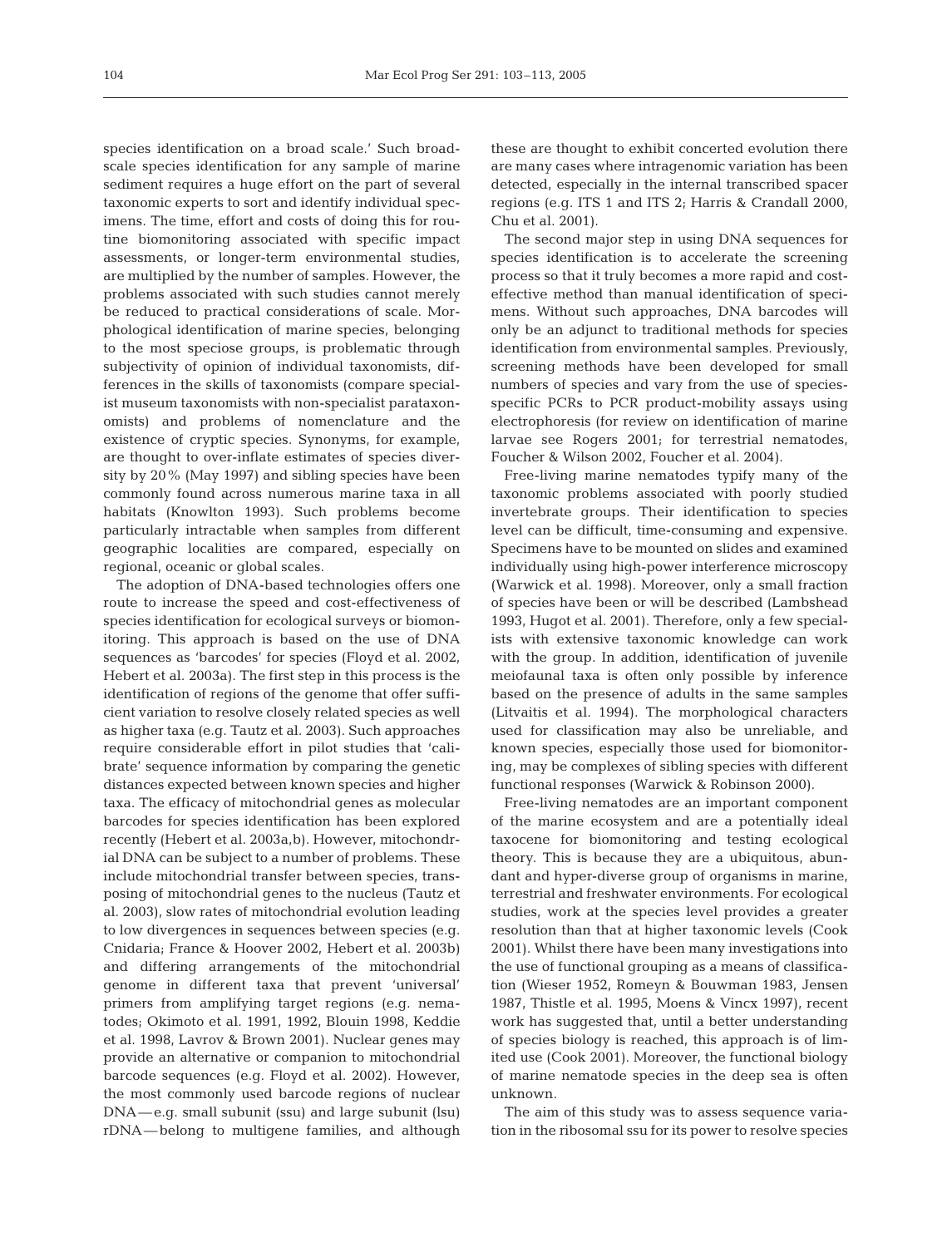of marine nematodes. In addition, the use of DGGE was assessed as a means of rapidly screening nematode diversity from environmental samples. This is a common approach in studies of microbial ecology (DeLong 1992, Muyzer et al. 1993, Riemann et al. 1999) and has been attempted in terrestrial nematology (Foucher & Wilson 2002). This system has been reported to be fast and reliable, and only requires a modest laboratory set-up in terms of equipment.

### **MATERIALS AND METHODS**

**Obtaining and identifying nematodes.** Nematodes for assessment of variation in the ssu were collected from mean low water spring (MLWS) tidal height from Southend-on-Sea, UK and Southampton Water at Warsash mud flat (50° 51' N, 1° 18' W), Weston shore (50° 53' N, 1° 23' W) and Hythe Salt Marsh (50° 52' N, 1° 23' W). Nematode samples were extracted *in situ* from 3 pooled core samples (5 cm diameter, to a depth of 2 cm plus any overlying water) by 5 decantations with filtered seawater, through a 45  $\mu$ m-mesh sieve. All the retained material was washed in the sieve with filtered seawater before being washed with molecular grade 98% ethanol to drive off most of the water. The resultant material was then washed into storage pots with 98% ethanol.

For DGGE analysis of environmental samples, subtidal sediment was collected using a Van Veen grab from the coast off Plymouth, specifically: Saltash (Tamar estuary; 1 to 5 m depth)  $(50^{\circ} 24' N, 4^{\circ} 12' W)$ , Plymouth Sound (10 m depth) (50 $^{\circ}$  20' N, 4 $^{\circ}$  08' W), and off Rame Head (50 m depth) (50 $\degree$  17' N, 4 $\degree$  17' W). These samples were immediately preserved in 98% ethanol, apart from the Saltash sample which was divided in half and one half preserved in 98% ethanol and the other in 4% formalin in seawater.

In the laboratory, Southend-on-Sea and Southampton Water nematode samples were further extracted by flotation in LUDOX™ 50 (made up to specific gravity of 1.15), after the ethanol was removed from the samples by washing through a 45 µm mesh. In a modification of the LUDOX flotation technique of Platt & Warwick (1983), samples were simply suspended in LUDOX for 24 h before the first extraction and then subsequently resuspended and extracted every 3 h, until all nematodes were extracted. LUDOX was replaced every second day to reduce dilution and consequent reduction in its specific gravity. SW England nematodes were similarly extracted but using a 63 µm mesh with 2 decantations with tap water followed by two 2 h flotations in LUDOX.

Nematode specimens used for morphological identification were picked out of the extracted sample using a binocular microscope, placed into cavity blocks containing anhydrous glycerol and stored in a desiccator until they could be mounted on slides for identification*.* Using semi-permanent, paraffin-wax ring mounts, nematodes were mounted singly, in anhydrous glycerol, onto clean microscope slides that had been stored in ethanol. It was found that the genomic DNA within specimens degraded in glycerol over a variable amount of time, from days to months, therefore storage time was minimised as far as practicably possible. Nematodes were examined using a high-power interference-contrast binocular microscope and identified to species level using pictorial keys for the identification of marine nematodes from NW Europe (Platt & Warwick 1983, 1988, Warwick et al. 1998). After identification, the coverslips were carefully removed from the microscope slide using a scalpel blade and the identified nematodes were transferred into 0.5 ml PCR tubes with 98% ethanol.

For DGGE analysis of environmental samples from SW England, all nematodes were picked out of the extracted samples using a binocular microscope, transferred in 0.5 ml PCR tubes with 0.25 M NaOH, and directly subjected to DNA extraction and amplification for the ssu (see later subsection) prior to electrophoresis. All nematodes extracted from the formalinpreserved Saltash sample were identified as above.

**DNA extraction.** A sodium hydroxide DNA extraction method modified from Floyd et al. (2002) was used to extract DNA from individual nematodes. An individual ethanol-preserved worm was placed into 20 µl 0.25 M sodium hydroxide in an 0.5 ml PCR tube, frozen for a minimum of 1 h at –20°C and incubated at 25°C overnight in an agitating incubator. The tube was then heated to 99°C for 3 min and the solution allowed to cool to room temperature before adding 4 µl 1 M hydrochloric acid (HCl), 10 µl 0.25 M Tris-HCl (pH 8.0) and 5 µl 2% Triton X-100 to the sample. This mixture was stirred briefly and then spun in a tabletop centrifuge for a few seconds at  $3000 \times q$ . It was then heated again to 99°C for 3 min before being allowed to cool to room temperature. The extracted DNA was used as a template for direct PCR amplification or stored at –20°C. In cases where the extraction became solid, an additional 40 µl Tris/HCl buffer were added to redissolve the sample.

**DNA amplification and sequencing.** The ssu rRNA gene was amplified in 3 sections and contiguous sequences constructed to obtain approximately 1400bp of sequence data for 50 putative species of marine nematode. The primers pairs used were G18S4 and 22R, 22F and 26R, and 24F and 13R (Blaxter et al. 1998; see present Table 1). PCR reactions were performed using the following mix: 50 mM KCl, 10 mM Tris-HCl pH 8.0, 2.75 mM  $MgCl<sub>2</sub>$ , 0.8 mM dNTP mix (Perkin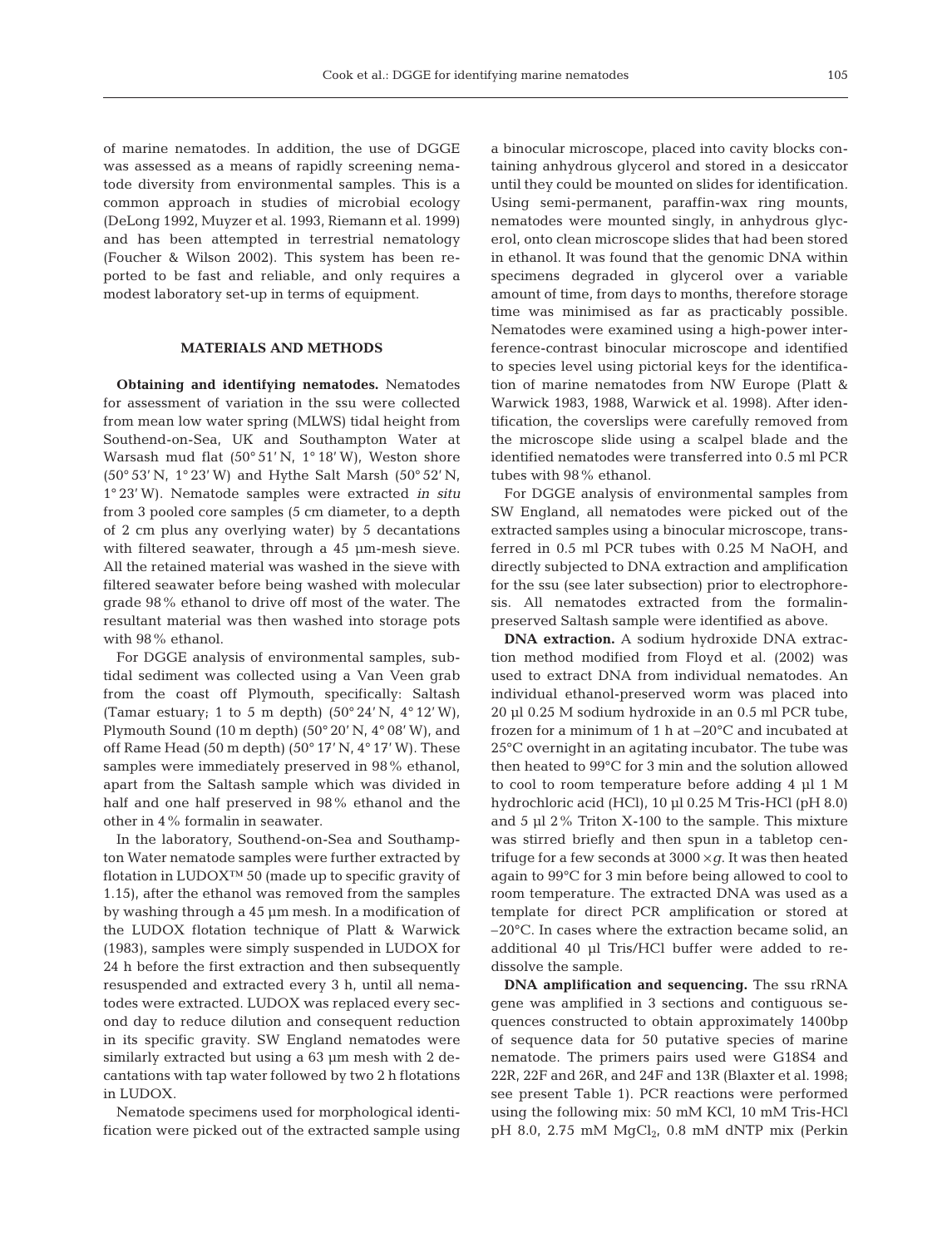Elmer), 10 pmol of each primer (Sigma-Genosys), 1 U *Taq* polymerase, 1.0 to 2.0 µl of DNA extract (all reagents Qiagen except where stated). The reaction volume was made up to 10 µl with ultrapure water (Sigma). PCR amplifications were performed on a Perkin Elmer Model 480 or Hybaid PCR express thermocycler under the following conditions: initial denaturation at 95°C for 5 min, followed by 35 cycles of 45 s at 94 $^{\circ}$ C, 30 s at 60 to 65 $^{\circ}$ C and 1 min at 72 $^{\circ}$ C (1 $^{\circ}$ C s<sup>-1</sup> ramping rate), with a final extension phase of 10 min at 72°C and a holding step at 4°C. Products were stored at –20°C prior to sequencing.

PCR products were purified using the Qiagen Qiaquick PCR purfication kit according to the manufacturer's instructions. Electrophoresis of 1µl of PCR product was performed through a 1% agarose gel followed by comparative quantification against a known standard using a Uvidoc 008-XD gel-documentation system and Uvisoft Version 98 gel-quantification software. We used 10 to 20 ng of PCR product as template for cycle-sequencing using the BigDye Terminator kit (Applied Biosystems), according to the manufacturer's instructions. Sequencing products were cleaned using the Dye-Ex Spin Kit (Qiagen) and 0.7 to 1.0 µl of product were analysed using an ABI Prism 377 automated DNA-sequencing system. Sequencing was performed in both directions for confirmation of sequences.

Several other regions of the nematode genome were analysed for ease of amplification and sequencing in several marine nematodes and in *Caenorhabditis elegans*. These included the mitochondrial 16S and 12S rRNA genes, the Cytochrome Oxidase I (COI) and the internal transcribed spacers of the nuclear rRNA multigene family (ITS 1 and ITS 2). The 16S and 12S primers were taken from M. Lange (unpubl.) or designed from genomic data available for *C. elegans* and all other available nematode sequences using Primer 3 (online interface). COI primers were taken from Hebert et al. (2003a). ITS 1 and ITS 2 primers were taken from Powers et al. (1997) and Chilton & Gasser (1999). All primers are detailed in Table 1. For all primer pairs annealing temperatures were varied according to the melting temperatures of the primers.

Sequence analysis of the ssu. Forward and reverse sequences were checked for quality and compared by eye using the Chromas software package (Version 1.45; available at: www.technelysium.com.au/chromas 14x.html). In order to align the sequences and to take into account the secondary structure of the ssu, a profile of already aligned nematode sequences was obtained from the European Ribosomal RNA Database (available at: http://www.psb.ugent.be/rRNA/ssu/list/ Eucaryota.html). The new sequences were aligned to this profile using the programme ClustalX (Thompson et al. 1997) using default settings. Further small-scale editing was carried out by hand using the BioEdit software (Hall, online, Version 5.0.9). Substitution rates for the ssu gene were calculated using the HYPHY software package (Kosakovsky Pond et al. 2005; online, Version .96beta, available online at: www.hyphy.org). A sliding windows analysis with a window size of 25 bases and a shift of 5 bases, under local parameter estimation, was run under the Tamura–Nei (Tamura & Nei 1993) model (as selected by ModelTest, Version 3.06; Posada & Crandall 1998). A MrBayes consensus tree was used as the input tree for the analysis. Fig. 1 shows the estimated variation in the substitution rate along the ssu sequence.

**Selection of region of ssu for DGGE analysis.** DGGE works optimally with sequences of lengths between



Fig. 1. Substitution rates for 50 marine nematode taxa using sliding-windows analysis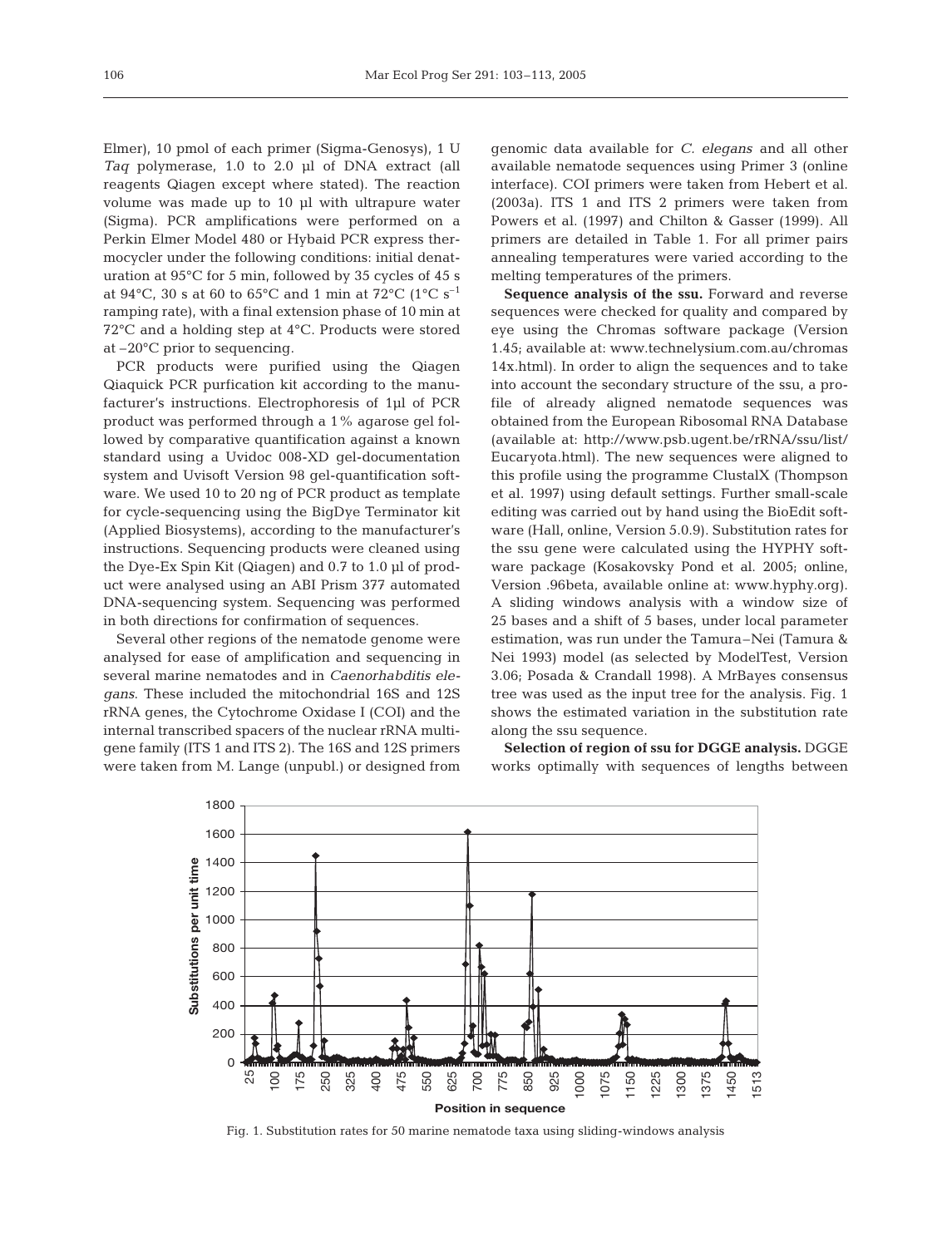|             | P. |
|-------------|----|
| I<br>$\sim$ |    |

| Primer            | C. elegans<br>position | Sequence                                                                                | Source                  |
|-------------------|------------------------|-----------------------------------------------------------------------------------------|-------------------------|
| <b>18S</b>        |                        |                                                                                         |                         |
| G18S4             | $5'$ end               | GCT TGT CTC AAA GAT TAA GCC                                                             | Blaxter et al. (1998)   |
| 22R               | $429 - 411$            | GCC TGC TGC CTT CCT TGG A                                                               | Blaxter et al. (1998)   |
| 22F               | $411 - 428$            | TCC AAG GAA GGC AGC AGG C                                                               | Blaxter et al. (1998)   |
| 26R               | 927-907                | CAT TCT TGG CAA ATG CTT TCG                                                             | Blaxter et al. (1998)   |
| 24F               | 868-887                | AGR GGT GAA ATY CGT GGA CC                                                              | Blaxter et al. (1998)   |
| 13R               | 1438-1419              | GGG CAT CAC AGA CCT GTT A                                                               | Blaxter et al. (1998)   |
| 26RD              | 927-907                | CGC CCG CCG CGC GCG GCG GGC GGC<br>GCG GGG GCA CGG GGG GCA TTC<br>TTG GCA AAT GCT TTC G | This study              |
| <b>ITS</b>        |                        |                                                                                         |                         |
| rDNA2             | 2523-2503              | TTG ATT ACG TCC CTG CCC TTT                                                             | Powers et al. (1997)    |
| rDNA 1.58S        |                        | ACG AGC CGA GTG ATC CAC CG                                                              | Powers et al. (1997)    |
| rDNA 2.144        |                        | GTA GGT GAA CCT GCA GAT GGA T                                                           | Powers et al. (1997)    |
| NC1               | 3291-3310              | ACG TCT GGT TCA GGG TTG TT                                                              | Chilton & Gasser (1999) |
| NC2               | 3764-3745              | TTA GTT TCT TTT CCT CCG CT                                                              | Chilton & Gasser (1999) |
| NC <sub>5</sub>   | 2667-2692              | GTA GGT GAA CCT GCG GAA GGA TCA TT                                                      | Chilton & Gasser (1999) |
| NC <sub>13R</sub> | 3207-3190              | GCT GCG TTC TTC ATC GAT                                                                 | Chilton & Gasser (1999) |
| <b>16S</b>        |                        |                                                                                         |                         |
| 16SarMOD          | 10779-10798            | CGC CTG TTT ATC AAA AAC AT                                                              | M. Lange (unpubl.)      |
| 16SbrMOD          | 11253-11232            | CCG GTC TGA ACT CAG ATC ACG T                                                           | M. Lange (unpubl.)      |
| 12S               |                        |                                                                                         |                         |
| 12SF <sub>1</sub> | 1027-1046              | GTT CCA GAA TAA TCG GCT AG                                                              | Meldal (2004)           |
| 12SF <sub>2</sub> | 1311-1326              | GAC TCG TGT ATG ATC G                                                                   | Meldal (2004)           |
| 12SR <sub>1</sub> | 1556-1538              | CAA CTT ACT CCC CTT TGG G                                                               | Meldal (2004)           |
| <b>COI</b>        |                        |                                                                                         |                         |
| LCO1490           |                        | GGT CAA CAA ATC ATA AAG ATA TTG G                                                       | Hebert et al. (2003a)   |
| HCO2198           |                        | TAA ACT TCA GGG TGA CCA AAA AAT CA                                                      | Hebert et al. (2003a)   |

Table 1. Nematode small subunit and other primers used for PCR amplification, including approximate base-pair position in orthologous gene in *Caenorhabditis elegans*

200 to 1000bp in length (Potts 1996). For DGGE analysis, 2 sets of primers were therefore designed by the authors at Plymouth Marine Laboratory and the Natural History Museum respectively. The primers were:

## • Primer pr 1: 22F [5'-GCCTGCTGCCTTCCTTGGA-3'] 26R [5'-CATTCTTGGCAAATGCTTTCG-3']

## • Primer pr 2: G18F [5'-GCTTGTCTCAAAGATTAAGCC-3'] 22R [5'-GCCTGCTGCCTTCCTTGGA-3']

These primer sets produced amplicons of approximately 500 and 400 bp respectively. We synthesised 1 of the primers of each pair with the addition of a 39 bp GC clamp at the 5' end to prevent complete denaturation of DNA molecules during DGGE analysis (Myers et al. 1985; see present Table 1 for 26RD). Primer Set 2 was primarily developed to eliminate co-amplification of fungal DNA that sometimes occurred using Primer Set 1.

**Amplification of 18S rDNA for DGGE analysis.** Genomic DNA extracted from marine nematodes was used as template for PCR amplification. PCR reactions were carried out in a final volume of 50 µl with the following mix: 5 µl of  $10\times$  reaction buffer, 2 µl MgCl<sub>2</sub>, 0.5 µl dNTPs  $(0.25 \text{ mM})$ , 1 µl bovine serum albumin, 1 µl of each primer, 10 µl of DNA extract and 19.1 µl of ultrapure water. For Primer Set 1, the following cycling parameters were used: 2 min at 96°C, followed by 10 cycles of 1 min at 96°C, 1 min 55°C, 2.5 min at 72°C, then 30 cycles of 1 min at  $94^{\circ}$ C, 1 min at  $55^{\circ}$ C, 2.5 min at 72°C followed by 30 min at 72°C and a holding step of 4°C. For Primer Set 2, the programme used was 2 min at 96°C, 35 cycles of 1 min at 94°C, 1 min at 55°C, 1.5 min at 72°C and finally 1 cycle of 2 min at 55°C, 5 min at 72°C followed by a holding temperature of 4°C.

**Denaturing gradient gel electrophoresis.** DGGE was developed using the Ingeny Phor-U DGGE apparatus according to the manufacturers' instructions. For the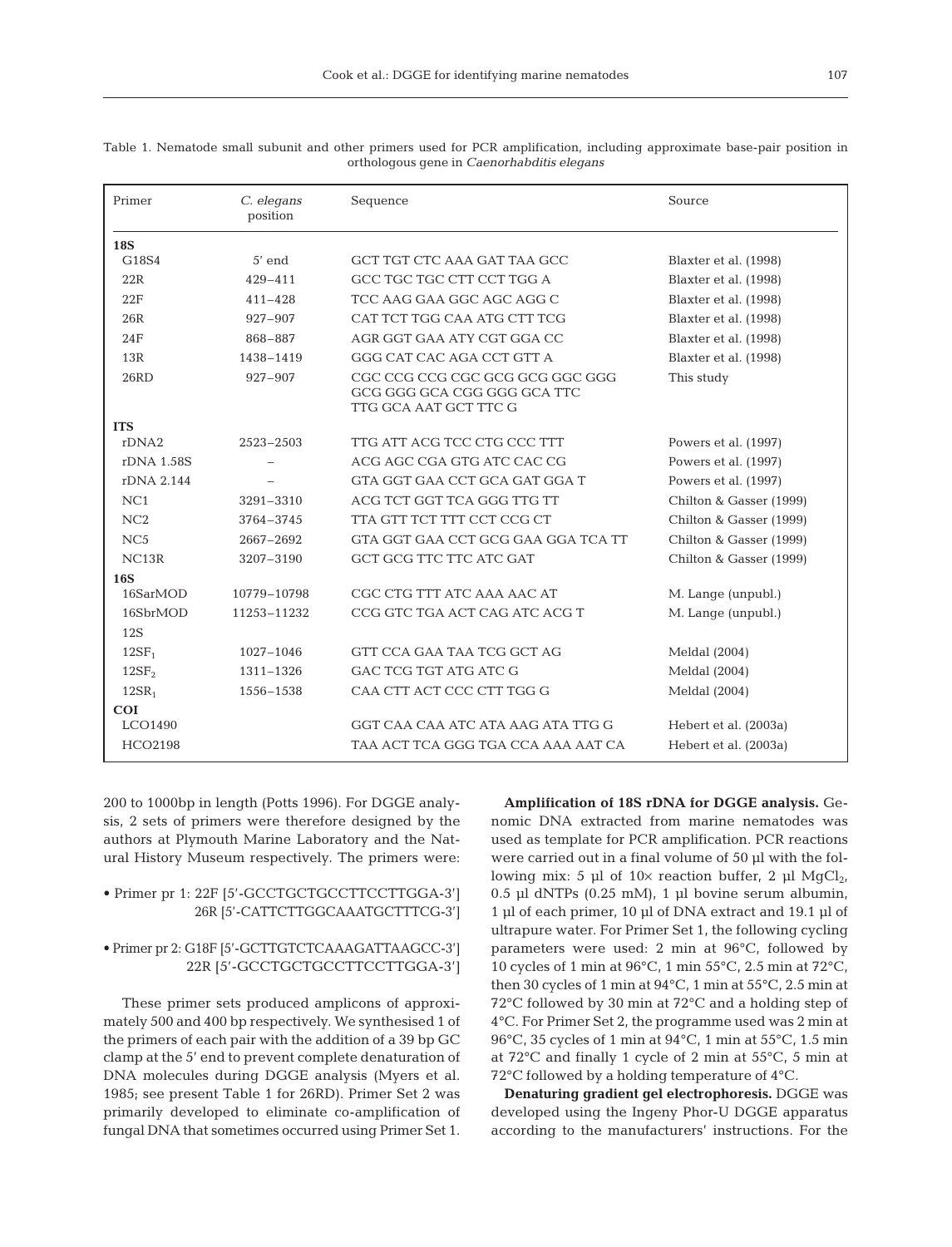Ingeny Phor-U-based system, a stacking gel was used in addition to the main denaturing gel. Subsequent experiments were performed using Bio-Rad D-Code<sup>TM</sup> Universal Mutation Detection System (Bio-Rad). Denaturant gradients and electrophoretic parameters are detailed in the following subsection. Gels were stained with SYBR gold nucleic acid stain (Invitrogen), which was found to be more sensitive that ethidium bromide and less expensive than other SYBR dyes.

**Resolution and sensitivity of DGGE.** To test whether DGGE could separate 18S rDNA amplicons from marine nematodes, genomic DNA from 3 marine nematode taxa, *Sabatieria* sp., *Thalassironus britannicus* and *Enoploides* sp., were amplified individually and as a mixture using the G18FGC forward and 22R reverse primers. The amplification products were loaded in a 25 to 60% denaturing gel and underwent electrophoresis at 60 V for 16 h at 60°C.

To detect the minimum level of DNA that could be resolved in a denaturing gel, genomic DNA extracted from a single *Thalassironus britannicus* individual (total 20 µl) was used as template for PCR amplification using the G18FGC and 22R primers. The templates were added in the following order to carry out PCR amplification: 8, 5, 3, 1, 0.5 and 0.1 µl. The PCR products underwent electrophoresis in a 25 to 60% denaturing gel using previous electrophoresis conditions.

To test the use of DGGE for identification of environmental nematode samples all individual worms from each 'Plymouth' ethanol sample (half of the original grab sample for Saltash) were subjected to total DNA extraction. Small subunit ribosomal DNA (18S rDNA) was selectively amplified using the primers G18FGC and 22R. The resultant amplicons were separated in a 25 to 60% denaturing gradient. Electrophoresis was performed for 16 h at 60 V. Banding patterns were obtained for each environmental site (see Fig. 3). The dominant bands were cut from the gel, reamplified, cloned (using pGEM-T Easy vector system) and sequenced.

### **RESULTS**

#### **Interspecific variation in the ssu**

Variation along the ssu showed a pattern of variable and conserved regions as shown by the substitution rate pattern in Fig. 1. This allowed targeting of a relatively short variable stretch (<1000 bp) of the ssu, between Primers 26F and 22R. Genetic distance estimates showed that the 2500 pairwise comparisons between 50 putative species of marine nematodes (Table 2) showed different sequences in all but 6 cases (note that specimens morphologically classed as *Sabatieria punctata* or *Sabatieria* sp. juveniles had slightly different sequences and so were treated separately for this analysis). In these cases, at least 1 of the 2 specimens was a juvenile (juv.) making identification potentially ambiguous (i.e. *Calomicrolaimus* sp. juv. vs. *C. parahonestus*; *S. punctata* vs. *Sabatieria* sp. juv. (2×); *Dichromodora* sp. juv. vs. *Atrochromodora* sp. juv.;

Table 2. Nematodes used in sequence analysis of the ssu

| Sequence                                     | GenBank       |
|----------------------------------------------|---------------|
|                                              | Accession No. |
|                                              |               |
| Adoncholaimus fuscus Bastian, 1865           | AY854195      |
| Anoplostoma sp. Bütschli, 1874               | AY854194      |
| Ascolaimus elongatus (Bütschli, 1874)        | AY854231      |
| Atrochromadora microlaima (De Mann, 1889)    | AY854204      |
| Axonolaimus helgolandicus Lorenzen, 1971     | AY854232      |
| Bathylaimus sp. Cobb, 1894                   | AY854201      |
| Calomicrolaimus parahonestus (Gerlach, 1950) | AY854218      |
| Calomicrolaimus sp. Lorenzen, 1976           | AY854219      |
| Calyptronema maxweberi (De Mann, 1922)       | AY854199      |
| Chromadora nudicapitata Bastian, 1865        | AY854205      |
| Chromadora sp. Bastian, 1865                 | AY854206      |
| Chromadorina germanica (Bütschli, 1874)      | AY854207      |
| Chromadorita tentabunda (De Man, 1890)       | AY854208      |
| Cyartonema elegans Jayasree & Warwick, 1977  | AY854203      |
| Cyatholaimid sp.                             | AY854212      |
| Cyatholaimus/Praeacanthonchus sp.            | AY854213      |
| Daptonema hirsutum (Vitiello, 1967)          | AY854223      |
| Daptonema normandicum (De Man, 1890)         | AY854224      |
| Daptonema oxycerca (De Man, 1888)            | AY854225      |
| Daptonema setosum (Bütschli, 1874)           | AY854226      |
| Desmodora communis (Bütschli, 1874)          | AY854215      |
| Desmolaimus zeelandicus De Man, 1880         | AY854229      |
| Dichromadora sp. Kreis, 1929                 | AY854209      |
| Enoploides brunettii Gerlach, 1953           | AY854193      |
| Enoplus communis Bastian, 1865               | AY854192      |
| Metachromadora remanei Gerlach, 1951         | AY854216      |
| Molgolaimus demani Jensen, 1978              | AY854220      |
| Monoposthia costata (Bastian, 1865)          | AY854221      |
| Neochromadora poecilosoma (De Man, 1893)     | AY854210      |
| Nudora bipapillata Platt, 1973               | AY854222      |
| Odontophora rectangula Lorenzen, 1971        | AY854233      |
| Oncholaimus sp. Dujardin, 1845               | AY854196      |
| Praeacanthonchus punctatus (Bastian, 1865)   | AY854214      |
| Sabatieria celtica Southern, 1914            | AY854234      |
| Sabatieria punctata 200 (Kreis, 1924)        | AY854235      |
| Sabatieria punctata 223 (Kreis, 1924)        | AY854236      |
| Sabatieria punctata 343 (Kreis, 1924)        | AY854237      |
| Sabatieria sp. 210 Rouville, 1903            | AY854238      |
| Sabatieria sp. 335 Rouville, 1903            | AY854239      |
| Setosabatieria hilarula (De Man, 1922)       | AY854240      |
| Sphaerolaimus gracilis De Man, 1884          | AY854227      |
| Sphaerolaimus hirsutus Bastian, 1865         | AY854228      |
| Spilophorella paradoxa (De Mann, 1888)       | AY854211      |
| Spirinia parasitifera (Bastian, 1865)        | AY854217      |
| Syringolaimus striatocaudatus De Mann, 1888  | AY854200      |
| Terschellingia longicaudata De Man, 1907     | AY854230      |
| Tripyloides sp. De Man, 1886                 | AY854202      |
| Marine tylenchid                             | AY854241      |
| Viscosia sp. 251 De Man, 1890                | AY854197      |
| Viscosia viscosa (Bastian, 1865)             | AY854198      |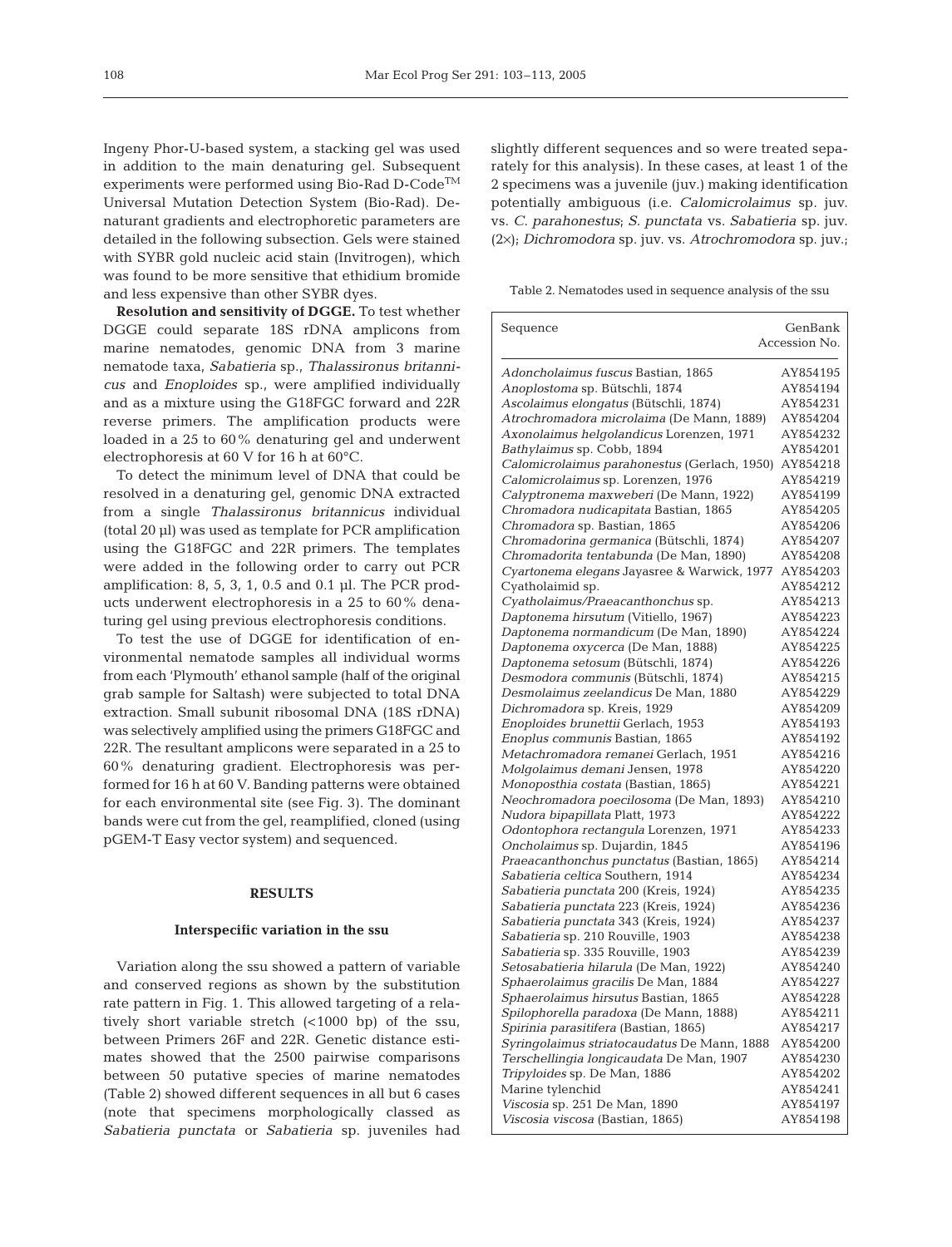*Daptonema hirsutum* juv. vs. *D. setosum* juv.; *Setosabatieria hilarula* juv. vs. *Sabatieria celtica* juv.). In 1 case, genetic identity may also reflect a systematic problem, where *D. hirsutum* may be a synonym of *D. setosum*. Only in the comparison of *Setosabatieria hilarula* and *Sabatieria celtica* was an identical sequence found for 2 species that were unlikely to be confused or reflect systematic problems. For all other species (Table 2) a range of genetic distances up to 0.19109 (uncorrected) or 0.22369 (Tamura & Nei corrected distance, Tamura & Nei 1993) were observed. The greatest genetic distance for both measures was observed between the unidentified tylenchid harvested from seaweed and the enoplid nematode *Calyptronema maxweberi*.

The phylogenetic analysis of marine nematodes showed a good resolution of the major nematode orders Enoplida, Chromodorida and Monhysterida. Most species cluster into genera and families described from morphological studies. There were some exceptions, and these are the result of taxonomic problems within the phylum Nematoda. These data are fully explored by Meldal (2004) on the phylogenetics of the phylum Nematoda.

Very limited success was achieved amplifying the mitochondrial COI, 16S and 12S rDNA and nuclear ITS regions for marine nematodes. PCR amplification was unreliable and the use of these regions was abandoned for marine nematodes.

## **Resolution and sensitivity of DGGE**

The results of amplification and separation of DNA from 3 individuals and from a mixed template are shown in Fig. 2. This demonstrated that in this case there is no template bias when the amplicons are separated by DGGE.

The limit of detection of DNA extracted from an individual nematode is shown in Fig. 3. This indicates that the limits of detection are in the region of 0.5 µl of template that represents 2.5% of the DNA extractable from a single nematode. Template concentration is in the range of 0.5 to 3 ng  $\mu$ <sup>-1</sup> (n = 10), thus giving a limit of detection for genomic DNA of approximately 250 pg (before PCR and DGGE detection).

PCR/DGGE analysis of nematode samples taken from, Cawsand, Plymouth Breakwater, Rame Head and Saltash (Tamar estuary) is shown in Fig. 4. Approximately 15 bands could be distinguished, representing 15 putative taxa. All the extracted bands (Env 1 to 4) show high sequence similarity to the available nematode sequences held online at GenBank and EMBL. This indicates that the primer/DGGE system is capable of targeting and resolving 18S rDNA of marine nematodes selected from environmental samples. However, an analysis of half the sample from Saltash, using morphological identification, revealed 25 species of nematodes (Table 3). Previous comprehensive surveys based on morphological analysis indicate that at least 40 nema-





Fig. 2. *Sabatieria* sp. (Lane 1), *Thalassironus britannicus* (Lane 2) and *Enoploides* sp. (Lane 3). PCR-DGGE analysis of 18S rDNA gene in a 25 to 60% denaturing gel. Lane 4: mixed DNA from all 3 nematodes (PCR-amplified); Lane 5: negative control

Fig. 3. *Thalassironus britannicus*. DGGE gel showing minimum detectable level of DNA. Lanes 1 to 6: PCR products amplified from 0.1 µl template (Lane 1), 0.5 µl template (Lane 2), 1 µl template (Lane 3), 3 µl template (Lane 4), 5 µl template (Lane 5) and 8 µl template (Lane 6). Lane 7: negative control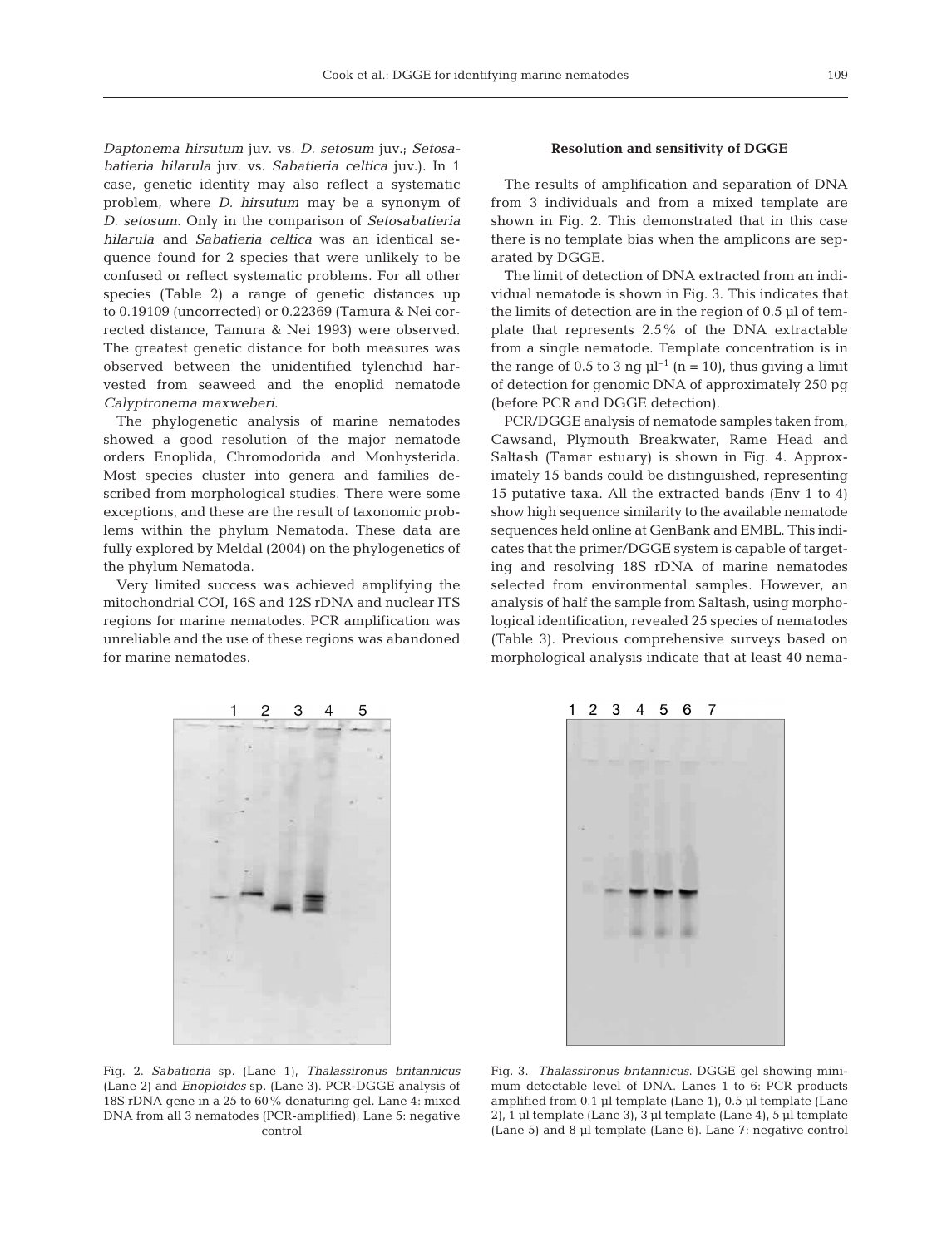

Fig. 4. Banding patterns of marine nematode communities from 4 environmental stations. Lane 1: Cawsand (CS); Lane 2: Breakwater (BW); Lane 3: Rame Head (RH); Lane 4: Saltash (ST). Arrows indicate bands extracted and sequenced

tode species occur in this environment in the Tamar Estuary/Plymouth Sound area (Austen 1986).

A phylogenetic tree was constructed using the sequences from the excised bands and additional marine nematode partial ssu sequences retrieved from GenBank. Prior to phylogenetic analysis, nematode sequences were aligned in Clustal-X using default parameters (Thompson et al. 1997, Jeanmougin et al. 1998). A neighbour-joining tree was constructed with the program MEGA Version 2.1 (Kumar et al. 2001) using gamma-corrected Kimura distance parameters (Blaxter et al. 1998). The phylogenetic placement of the sequences suggests that some of them share high similarity with *Enoplus meridionalis* Steiner, 1921 (similar to Env 3), *Sabatieria celtica* Southern, 1914 (Env 2), *Terschellingia longicaudata* De Man, 1907 (Env 1) and *Thalassironus britannicus* De Man, 1889 (Env 4) (see Fig. 5; EMBL Accession Nos. AJ867815, AJ867816, AJ867817 and AJ867818).

Some of these species were specifically identified in the morphological analysis from Saltash or were related to taxa identified in the morphological analysis at the genus or family level.

### **DISCUSSION**

As with other studies on the 18S ssu rDNA region, our study indicated that this gene contains a mix of conserved and unconserved regions in nematodes. This is consistent with the considerable variation in among-site rates of nucleotide substitution that have been observed across many phyla (e.g. Abouheif et al. 1998) and shows that such variation occurs within, as well as among, different phyla. This variation in among-site substitution rates has been observed across different classes of 18S secondary structure (Abouheif et al. 1998). The mix of conserved and unconserved regions amongst the 18S rDNA region makes it suitable for the design of primers to amplify segments of the gene that are variable amongst different species of nematode.

Of the 2500 pairwise comparisons, only 2 species appeared to have the same DNA sequence. These species were both from the family Comesomatidae, and this result may have arisen from homoplasy within the 18S rDNA region for these taxa. Another possible

Table 3. Nematodes identified from Saltash sample by morphological characteristics. Classification to family is according to Meldal (2004). n: number identified

| Taxon                                            | Family/order     | n              |
|--------------------------------------------------|------------------|----------------|
| Anoplostoma sp. Bütschli, 1874                   | Anoplostomatidae | $\mathbf{1}$   |
| Viscosia viscosa Bastian, 1865                   | Oncholaimidae    | 3              |
| Microlaimus sp. De Mann, 1880                    | Microlaimidae    | $\mathbf{1}$   |
| Molgolaimus tenuispiculum Ditlevsen, 1921        | Microlaimidae    | 1              |
| Atrochromadora sp. Wieser, 1959                  | Chromodoridae    | $\mathbf{1}$   |
| Chromadora sp. Bastian, 1865                     | Chromodoridae    | $\mathbf{1}$   |
| <i>Ptycholaimellus ponticus</i> (Filipjev, 1922) | Chromodoridae    | 9              |
| Cyatholaimus sp. Bastian, 1865                   | Cyatholaimidae   | $\mathbf{1}$   |
| Metachromadora remanei Gerlach, 1951             | Desmodoridae     | 1              |
| Metachromadora sp. Filipjev, 1918                | Desmodoridae     | 5              |
| Desmodora pontica Filipjev, 1922                 | Desmodoridae     | $\overline{2}$ |
| Sabatieria pulchra (Schneider, 1906)             | Comesomatidae    | 6              |
| Sabatieria celtica Southern, 1914                | Comesomatidae    | 3              |
| Setosabatieria hilarula (De Man, 1922)           | Comesomatidae    | $\mathbf{1}$   |
| Terschellingia longicaudata De Man, 1907         | Linhomoeidae     | 5              |
| Terschellingia communis De Man, 1888             | Linhomoeidae     | 3              |
| Terschellingia gourbaultae Austen, 1989          | Linhomoeidae     | $\mathbf{1}$   |
| Sphaerolaimus sp. Bastian, 1865                  | Sphaerolaimidae  | 3              |
| Theristus acer Bastian, 1865                     | Xyalidae         | $\overline{2}$ |
| Daptonema setosum (Bütschli, 1874)               | Xyalidae         | 8              |
| Daptonema oxycerca (De Man, 1888)                | Xyalidae         | 5              |
| Daptonema normandicum (De Man, 1890)             | Xyalidae         | 9              |
| Daptonema sp. Cobb, 1920                         | Xyalidae         | 7              |
| Axonolaimus paraspinosus Stekhoven & Adam, 1931  | Axonolaimidae    | 4              |
| Odontophora sp. Bütschli, 1874                   | Axonolaimidae    | 5              |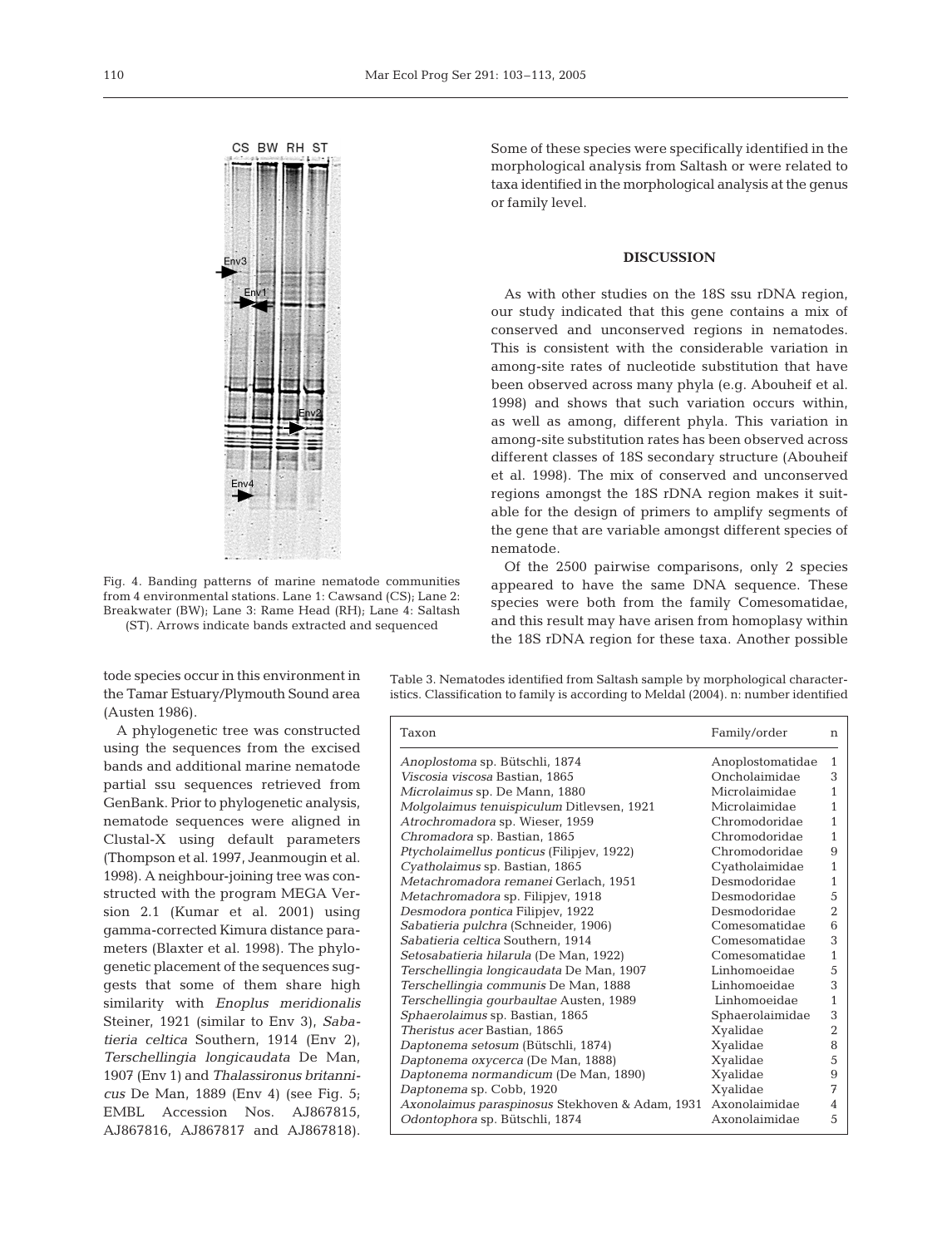

Fig. 5. Phylogenetic tree showing relationship between DGGE bands amplified using G18F and 22R primers (18S rDNA) and almost similar sequences of known nematodes. Scale = 0.05 substitutions/site

explanation is error during DNA-sequencing, but this is unlikely as the 2nd and 3rd amplified segments of the 18S gene overlap, giving a high confidence in sequence data as effectively the same regions were sequenced several times. Taking this in to account, the 18S rDNA gene was able to distinguish 93% of the congeneric species compared and >99% of the total species compared. This is a lower value than the resolution reported for Cytochrome Oxidase I (COI) gene, in which only 1.9% of comparisons between congeneric pairs of species showed a sequence divergence of less than 2% (Hebert et al. 2003b); in this and a previous study (Hebert et al. 2003a), the authors did include nematodes, although these were mainly from the Rhabditina (7 taxa), a suborder of terrestrial freeliving and parasitic nematodes, the Spirurina (2 taxa) (Hebert et al. 2003a), or parasitic nematodes from several families (Hebert et al. 2003b, electronic Appendix available at www.pubs.royalsoc.ac.uk). The higher resolution of COI probably reflects the higher mutation rate of mitochondrial genes in most taxa (Avise 1994). However, this may also result in a proportionally greater occurrence of mutations in primer sites for Primers LCO1490 and HCO2198 (Hebert et al. 2003a), with the result that there will be a lower success rate in amplification of a wide range of taxa. It is also known that the arrangement of the mitochondrial genome of at least some nematodes differs from that usually found in metazoans (Okimoto et al. 1991, 1992, Blouin 1998, Keddie et al. 1998, Lavrov & Brown 2001). Together these factors, especially the former, may explain the limited success in amplification of marine nematode material with the COI primers from Hebert et al. (2003a) compared with the 18S rRNA primers. This

material originates from a broader range of species and higher taxa than previously examined. Primer-binding problems may be circumvented by more optimisation for COI amplification or by design of nematode-specific COI primers. Ultimately, an approach based on more than 1 marker may be the solution.

One of the critical aspects of methodology using environmental samples is the concentration at which target DNA can be amplified to a level sufficient for detection by DGGE. The technique was only able to detect PCR products at or greater than the nanogram level (with original template quantity of at least 0.25 ng DNA). In marine sediments few nematode species tend to be abundant, with many occurring as only a few or even single

individuals in an environmental sample (Heip et al. 1985). This is almost certainly the reason that the DGGE analysis of an environmental sample from Saltash only detected 15 putative taxa, whereas morphological analysis of half of the same sample revealed at least 25 taxa. Whilst there maybe some minor differences in species composition within 2 halves of the same sample, it is unlikely that they will be sufficient to explain the considerable difference in numbers of species detected using molecular versus morphological analysis. Previously, detailed morphological studies of the same locality indicate the presence of at least 40 species, but many of these only occur in relatively low numbers compared to a much higher number of individuals representing a few species like *Terschellingia longicaudata*, *T. communis*, *Sabatieria pulchra*, *Ptycholaimellus ponticus* and others (Austen 1986). This shows a striking similarity with results obtained from DGGE analysis of microbial communities, in that this method only detects the abundant taxa within a sample (Chan et al. 2002, Koizumi et al. 2003). It is also comparable with a recent study on the application of DGGE to elucidate the diversity of nematode communities of soil (Foucher et al. 2004).

Overall, it is apparent that the use of molecular markers for analysis of species richness is not straightforward and is largely determined by the scientific question that is being addressed (i.e. changes in abundance versus changes in species richness). The specificity of primer-binding may mean that many species are missed by sequence-based approaches. Sensitivity and selectiveness of the polymerase chain reaction must also be considered. Different markers obviously have different levels of resolution depending on the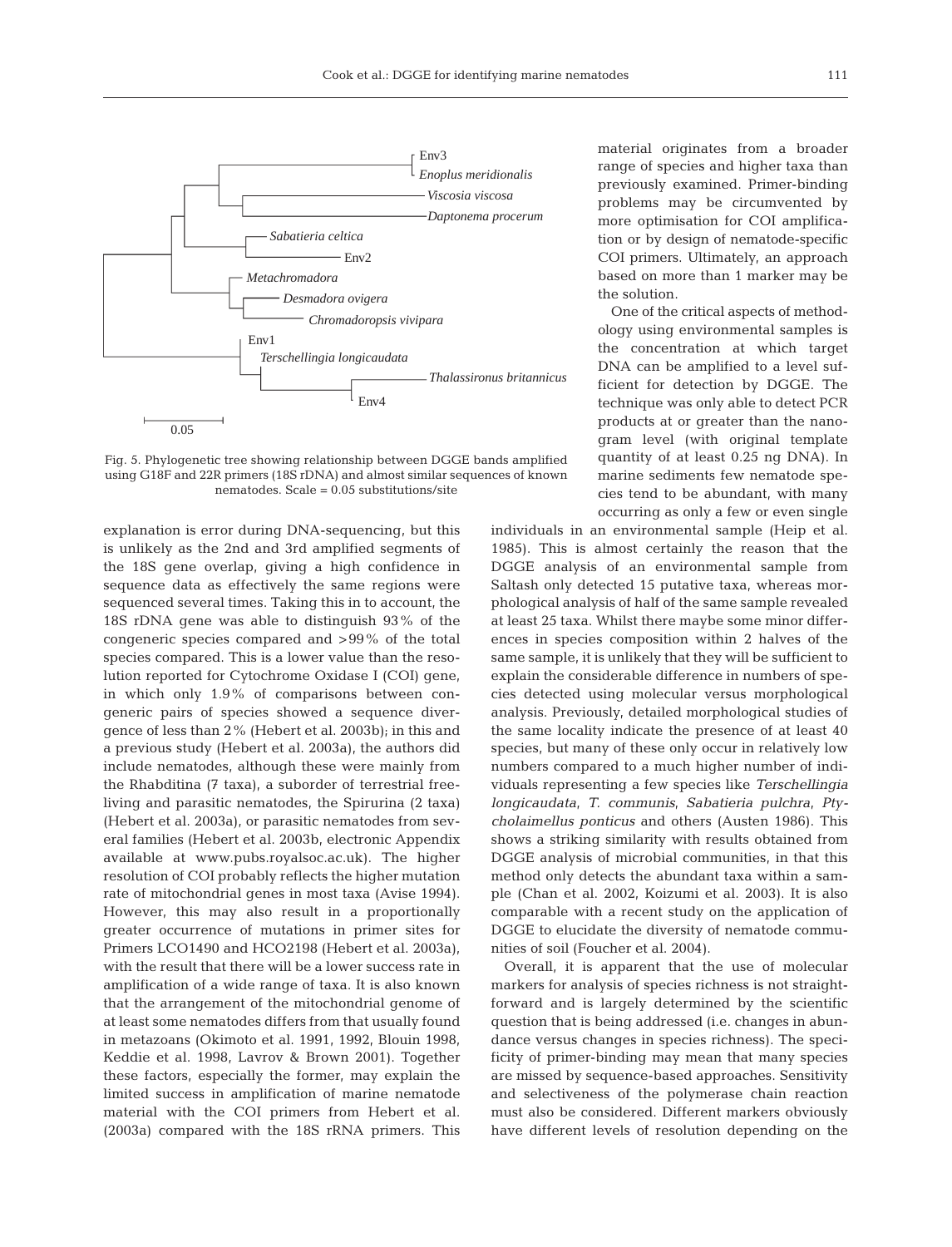mutation rate of the gene in question within the taxa studied. Determination of what level of genetic divergence to expect between target species inevitably means that a period of cross-calibration of morphologically identified species and molecular data is necessary. This strongly advocates approaches that combine both morphological and genetically based identifications to study the species richness of marine communities. As with all such surveys, care must be taken in the design of a sampling programme, the requirements for which are the same whether a morphological or a molecular study is being undertaken.

To conclude, it seems that the 18S rDNA region is suitable for the identification of the majority of nematode species. For 100% certainty in identification of species, a second region of DNA will be required to ensure identification of each taxon and to confirm identifications made on the basis of 18S rDNA partial sequences. DGGE is only capable of identifying relatively abundant taxa in an environmental sample. This is suitable for identifying major changes in the species composition between samples, but not for a direct assessment of species richness; thus, the technique is useful as a rapid system for community analysis in a similar manner as for microbial ecological studies. Even with such limitations DGGE could be a useful way of detecting changes in communities of marine animals that are small or difficult to identify (i.e. larvae). As such, taxa that are usually beyond the scope of marine biodiversity studies (identified simply to phylum or group level) may be incorporated in analyses in combination with more conventionally identified and analysed material such as macro- or megabenthic organisms.

*Acknowledgements.* We would like to thank T. Ferrero for sampling assistance and M. Wilson and D. Pearce for their comments and advice on DGGE. Thanks also to the members of the Wolfson Welcome Molecular Laboratory at the NHM for their assistance and knowledge. Professor C. Rapley is acknowledged for use of the molecular laboratory facilities at British Antarctic Survey, Cambridge. This work was supported by the Natural Environment Research Council of the UK (Grant NER/A/S/2000/01331) and a Research and Development Grant from BHP Billiton. This work is also a contribution to the Marine Genomics Network of Excellence, funded by the EU Framework 6 programme.

#### LITERATURE CITED

- Abouheif E, Zardoya R, Meyer A (1998) Limitations of metazoan 18S rRNA sequence data: implications for reconstructing a phylogeny of the animal kingdom and inferring the reality of the Cambrian explosion. J Mol Evol 47: 394–405
- Austen MC (1986) Factors affecting meiobenthic community structure in the Tamar estuary. PhD thesis, University of Exeter
- Avise JC (1994) Molecular markers, natural history and evolution. Chapman & Hall, New York
- Blaxter ML, De Ley P, Garey JR, Liu LX and 8 others (1998) A molecular evolutionary framework for the phylum Nematoda. Nature 392:71–75
- Blouin MS (1998) Mitochondrial DNA diversity in nematodes. J Helminthol 72:285–289
- Chan OC, Wolf M, Hepperle D, Casper P (2002) Methanogenic archaeal community in the sediment of an artificially partitioned acidic bog lake. FEMS Microbiol Ecol 42: 119–129
- Chilton NB, Gasser RB (1999) Sequence differences in the internal transcribed spacer rDNA amongst four species of hookworm (Ancylostomatoidea, Ancylostoma). Int J Parasitol 29:1971–1977
- Chu KH, Li CP, Ho HY (2001) The first internal transcribed spacer (ITS-1) of ribosomal DNA as a molecular marker for phylogenetic and population analyses in Crustacea. Mar Biotechnol 3:355–361
- Cook AA (2001) The biodiversity of deep-sea nematodes with particular reference to the oxygen minimum zone in the Arabian Sea. PhD thesis, University of Southampton
- DeLong EF (1992) Archaea in coastal marine environments. Proc Natl Acad Sci USA 89:5685–5689
- Floyd R, Abebe E, Papert A, Blaxter ML (2002) Molecular barcodes for soil nematode identification. Mol Ecol 11: 839–850
- Foucher A, Wilson M (2002) Development of a polymerase chain reaction-based denaturing gradient electophoresis technique to study nematode species biodiversity using the 18S rDNA gene. Mol Ecol Notes 2:45–48
- Foucher ALJL, Bongers T, Noble LR, Wilson MJ (2004) Assessment of nematode biodiversity using DGGE of 18S rDNA following extraction of nematodes from soil. Soil Biol Biogeochem 36:2027–2032
- France SC, Hoover LL (2002) DNA sequences of the mitochondrial COI gene have low levels of divergence among deep-sea octocorals (Cnidaria: Anthozoa). Hydrobiologia 471:149–155
- Grassle JF, Maciolek NJ (1992) Deep-sea species richness: regional and local diversity estimates from quantitative bottom samples. Am Nat 139:313–341
- Harris DJ, Crandall KA (2000) Intragenomic variation within ITS1 and ITS2 of freshwater crayfishes (Decapoda: Cambaridae): implications for phylogenetic and microsatellite studies. Mol Biol Evol 17:284–291
- Hebert PDN, Cywinska A, Ball SL, deWaard JR (2003a) Biological identifications through DNA barcodes. Proc R Soc Lond B 270:313–321
- Hebert PDN, Ratnasingham S, deWaard JR (2003b) Barcoding animal life: cytochrome c oxidase subunit 1 divergences among closely related species. Proc R Soc Lond B 270(Suppl):S96–S99
- Heip C, Vincx M, Vranken G (1985) The ecology of marine nematodes. Oceanogr Mar Biol Annu Rev 23:399–489
- Hugot JP, Baujard P, Morand S (2001) Biodiversity in helminths and nematodes as a field of study: an overview. Nematology 3:199–208
- Jeanmougin F, Thompson JD, Gouy M, Higgins DG, Gibson TJ (1998) Multiple sequence alignment with Clustal X. Trends Biochem Sci 23:403–405
- Jensen P (1987) Differences in microhabitat, abundance, biomass and body size between oxybiotic and thiobiotic freeliving marine nematodes. Oecologia 71:564–567
- Keddie EM, Higazi T, Unnasch TR (1998) The mitochondrial genome of *Onchocerca volvulus*: sequence, structure and phylogenetic analysis. Mol Biochem Parasitol 95:111–127